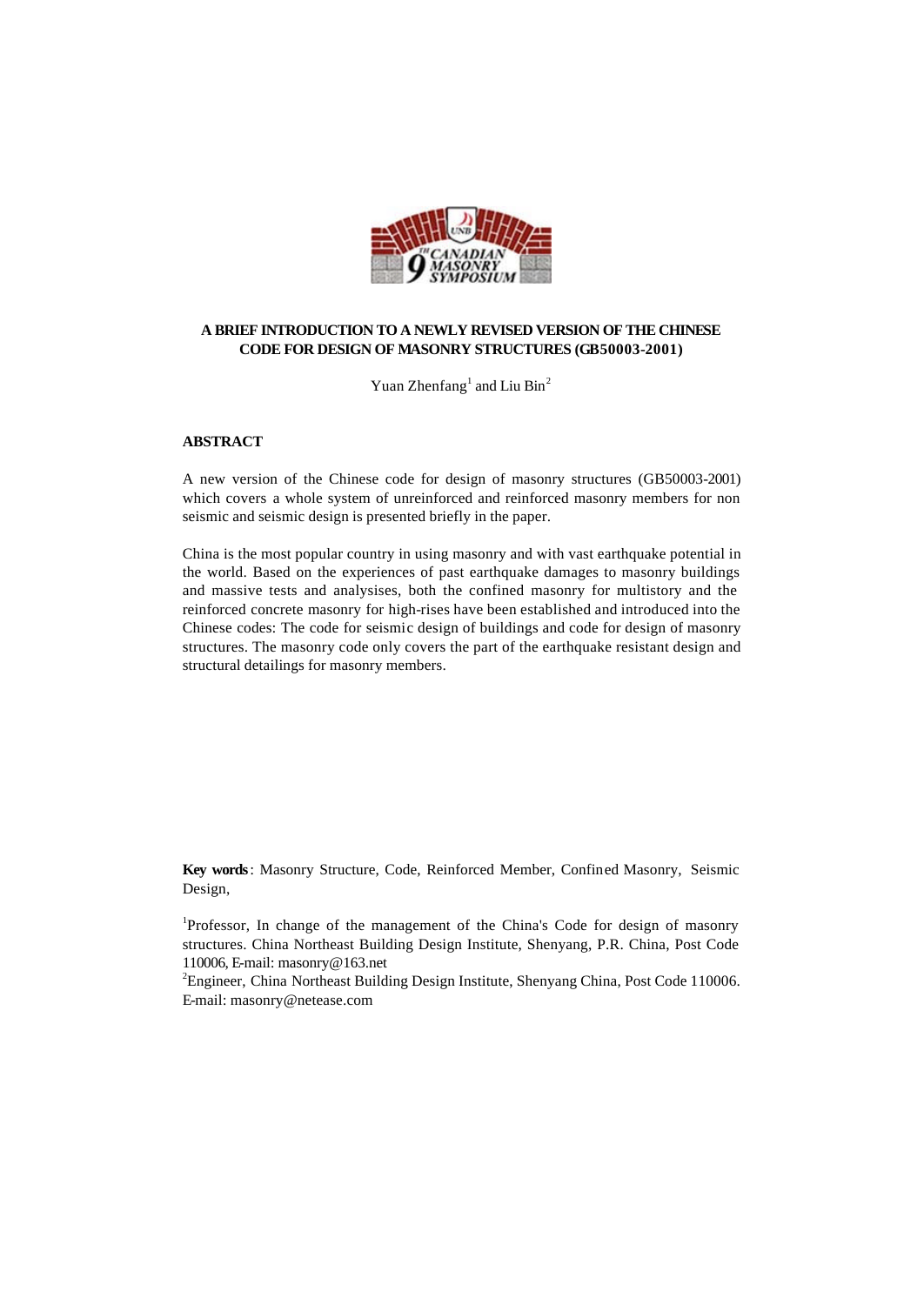# **INTRODUCTION**

The following is a brief introduction to the Chinese masonry code (GB50003-2001) which includes 10 chapters and 4 indexes as shown in Table-1.

Table-1 Contents of code for design of masonry structures

| Number of<br>chapter | Contents                                                                    |
|----------------------|-----------------------------------------------------------------------------|
|                      | General principles                                                          |
|                      | Main terms and symbols                                                      |
|                      | Materials                                                                   |
|                      | Basic rules for design                                                      |
|                      | Calculation of bearing capacity unreinforced masonry members                |
| 6                    | Structural requirements for detailing                                       |
|                      | Girth beams, lintels, wall beams and cantilever beams                       |
| 8                    | Reinforced brick masonry members                                            |
| 9                    | Reinforced concrete masonry members (R.M)                                   |
| 10                   | Earthquake resistant design of unreinforced and reinforced masonry members  |
| Appendix A           | Determination of specification and strength grading for stone               |
| Appendix B           | Strength mean values and characteristic values for masonry                  |
| Appendix C           | Statical calculation of rigid-elastic analysis scheme for masonry buildings |
| Appendix D           | Influence coefficients,<br>and                                              |

#### **MATERIALS**

**1.** The strength grades of units and mortars are shown in table 2.

|                        |     |     |     | I avie 2. Strength Grades of Units and Mortals |    |    |     |
|------------------------|-----|-----|-----|------------------------------------------------|----|----|-----|
| Type                   |     |     |     | Strength Grades (Mpa)                          |    |    |     |
| Burnt bricks           | 10  | 15  | 20  | 25                                             | 30 |    |     |
| Autoclaved sand lime   | 10  | 15  | 20  | 25                                             |    |    |     |
| and flyash bricks      |     |     |     |                                                |    |    |     |
| Concrete hollow blocks | 5   | 7.5 | 10  | 15                                             | 20 |    |     |
| Stone materials        | 20  | 30  | 40  | 50                                             | 60 | 80 | 100 |
| Mortars                | 2.5 | 5   | 7.5 | 10                                             | 15 |    |     |
| Grout                  | 20  | 25  | 30  | 40                                             |    |    |     |

Table 2. Strength Grades of Units and Mortars

2. The calculation data for masonry including design compression axial tensile, flexural tensile, shear strength and modulus of elasticity of different kinds of masonry evaluated by their gross cross sectional area according to respective strength grades of the masonry units and mortars.

The examples of the calculation data for bricks and blocks are shown in Table 3 and 4.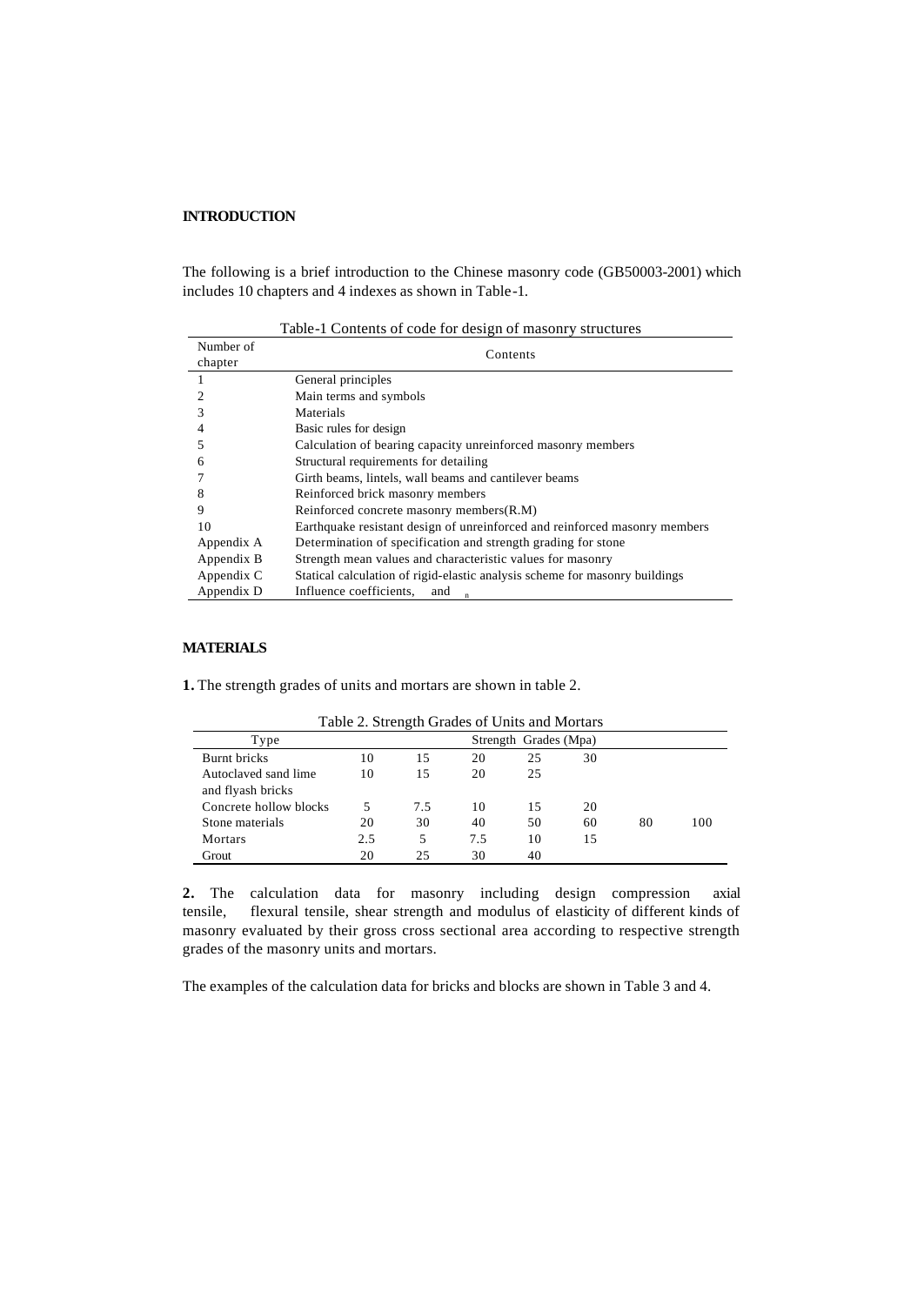| Grades      |      | Mortar |      |                |                  |              |
|-------------|------|--------|------|----------------|------------------|--------------|
| of          |      |        |      |                |                  | strength     |
| brick       |      |        |      |                |                  |              |
|             | M15  | M10    | M7.5 | M <sub>5</sub> | M <sub>2.5</sub> | $\mathbf{0}$ |
| MU30        | 3.94 | 3.27   | 2.93 | 2.59           | 2.26             | 1.15         |
| MU25        | 3.60 | 2.98   | 2.68 | 2.37           | 2.06             | 1.05         |
| MU20        | 3.22 | 2.67   | 2.39 | 2.12           | 1.84             | 0.94         |
| <b>MU15</b> | 2.79 | 2.31   | 2.07 | 1.83           | 1.60             | 0.82         |
| MU10        |      | 1.89   | 1.69 | 1.50           | 1.30             | 0.67         |

Table 3 Design compressive strength of masonry with bricks MPa

Table 4 Design compressive strength of masonry with concrete blocks MPa

| Grades of       | Strength grades of mortar | Mortar |      |                |          |
|-----------------|---------------------------|--------|------|----------------|----------|
| blocks          |                           |        |      |                | strength |
|                 | M15                       | M10    | M7.5 | M <sub>5</sub> | $\Omega$ |
| MU20            | 5.68                      | 4.95   | 4.44 | 3.94           | 2.33     |
| MUI5            | 4.61                      | 4.02   | 3.61 | 3.20           | 1.89     |
| MU10            |                           | 2.79   | 2.50 | 2.22           | 1.31     |
| MU7.5           |                           |        | 1.93 | 1.71           | 1.01     |
| MU <sub>5</sub> |                           |        |      | 1.19           | 0.70     |

The design of compressive and shear strength for grouting masonry are taken as follows:

$$
f_G = f + 0.6 \text{ a} f_c \text{ and } f_G \leq 2f
$$
  
\n
$$
f_{VG} = 0.22 \sqrt{f_G}
$$
 (1)  
\n(2)

Where fG is the design compressive strength of grouting masonry; fis the design compressive strength of ungrouting masonry; fc is the design axial compressive strength of grout or concrete in fill;  $\alpha$  is the Ratio of the grouted area to the gross cross section area of the masonry; and  $f_{\text{VG}}$  is the design shear strength of grouting masonry.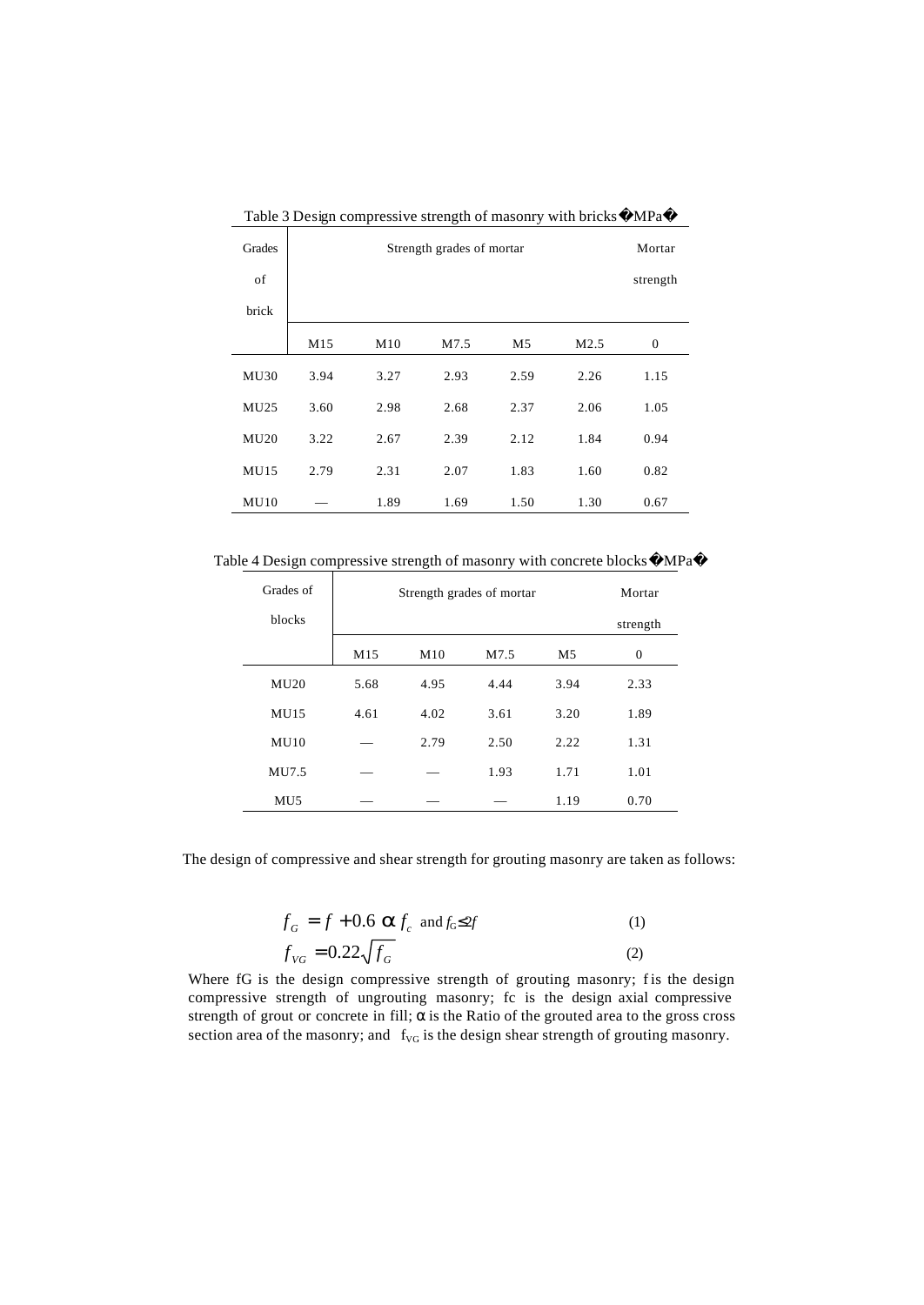### **BASIC RULES FOR DESIGN**

It covers the principles of design and stipulations for statical calculation of buildings. **1**.This code adopts the probability-based limit state design method, the degree of reliability of structural members is measured by the reliability index and the design

expression of a member of partial safety factors used in design. **2**.All masonry structures should be designed on the theory of ultimate limit state and shall satisfy the requirements of normal serviceability limit state, and classified in accordance with the stipulation for safety classes shown in Table 5.

| Safety class                | Consequences of<br>Type of building |                                        |  |
|-----------------------------|-------------------------------------|----------------------------------------|--|
|                             | failure                             |                                        |  |
|                             | Very serious                        | Prima important industrial and civil   |  |
|                             |                                     | buildings                              |  |
| $\mathcal{D}_{\mathcal{L}}$ | Serious                             | General industrial and civil buildings |  |
| 3                           | Not serious                         | Secondary important buildings          |  |

*Note: 1 for special buildings, the safety class may be determined separately in accordance with specific conditions required.*

 *2 for design of masonry structures in seismic regions, class of buildings for design should be determined according to their importance stipulated in National "Code for Seismic Design of Buildings" in force.*

**3**. For increasing the probability of the members dominated by dead loads, a combination expression is introduced as follows:

$$
\mathbf{g}(1.35S_{Gk} + 1.4\sum_{i=1}^{n} \mathbf{y}_{ci} S_{Qik}) \leq R(f, a_k...)
$$
\n(3)

Where Factors of importance of masonry structures. Based on duration and safety classes, **g** — which should be taken from 0.9~1.1;

S<sub>GK</sub>, S<sub>Gik</sub> — Characteristic internal forces by permanent loads or by the *i* th variable load;

*y*<sub>c</sub><sup>*i*</sup> Combination factor for the *i* th variable load;

- $f \text{ design strength of masonry}, f = f_k / g$ ;
- *f*<sub>k</sub>— Characteristic strength of masonry,  $f_k = f_m 1.645$  **s**
- **g** Partial safety factor based on categories of construction control, where A, B, C, then 1.5, 1.6, 1.8 taken respectively;
- *f*<sub>m</sub>— Mean strength of masonry;
- *s* Standard deviation of masonry strength;
- $a_k$  Nominal value of geometric parameters.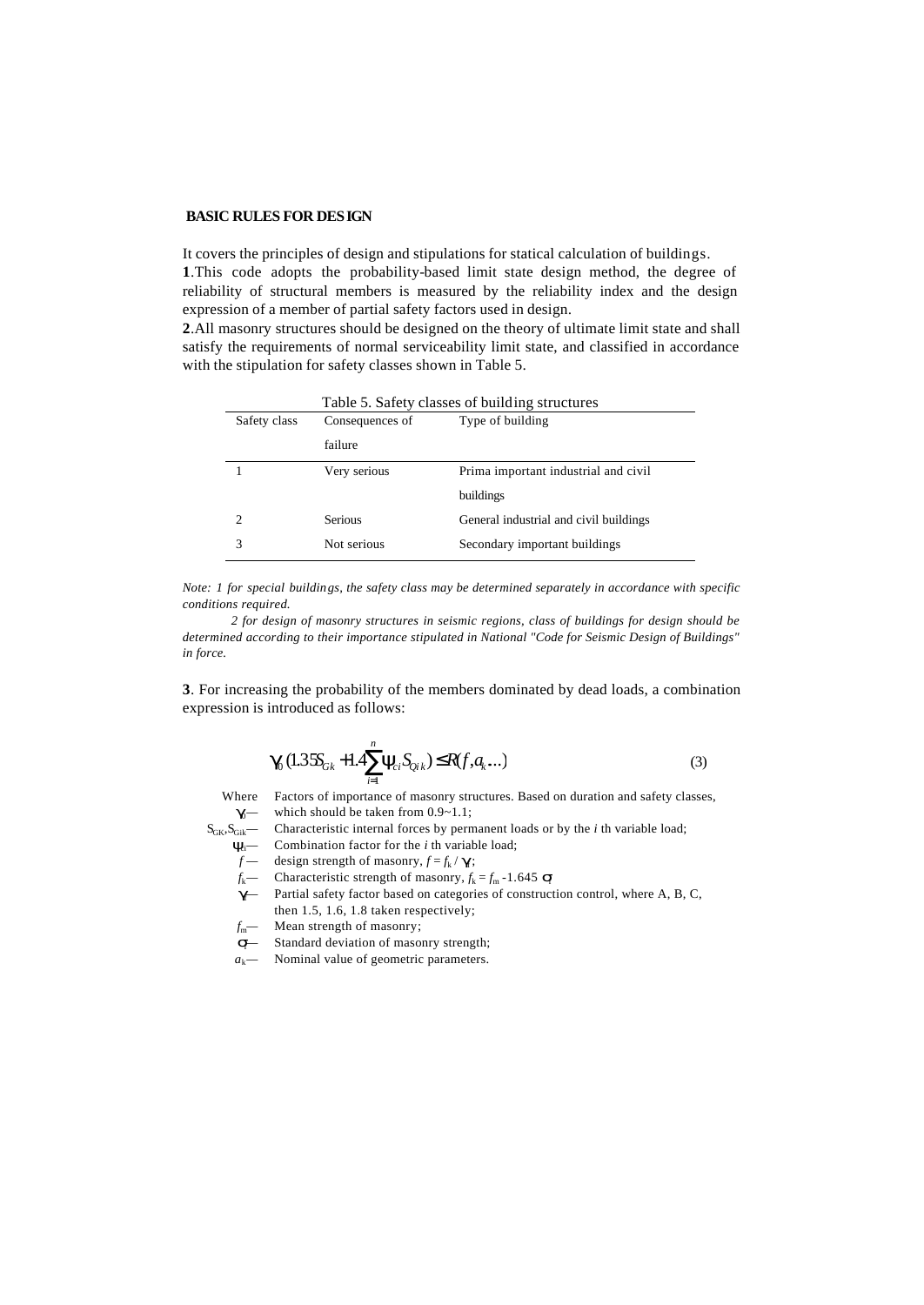## **UNREINFORCED MASONRY MEMBERS**

It consists of 5 parts: compression, local compression, axial tensile, flexural and shear members of masonry, 2 of which are introduced briefly.

**1.** The capacity of a compression member should be calculated by the following formulas:

$$
N \leq \mathbf{j} \, f \, A \tag{4}
$$

$$
\mathbf{j} = \frac{1}{1 + 12 \left[ \frac{e}{h} + \sqrt{\frac{1}{12} \left( \frac{1}{\mathbf{j}} - 1 \right)} \right]^2}
$$
 (e in one direction) (5)

$$
\mathbf{j} = \frac{1}{1+12\left[\left(\frac{e_b+e_{ib}}{b}\right)^2 + \left(\frac{e_h+e_{ih}}{h}\right)^2\right]}
$$
 (bi eccentric) (6)

$$
e_{ib} = \frac{b}{\sqrt{12}} \sqrt{\frac{1}{\boldsymbol{j}_0} - 1} \left( \frac{\frac{e_b}{b}}{\frac{e_b}{b} + \frac{e_h}{h}} \right) \tag{7}
$$

$$
e_{ih} = \frac{h}{\sqrt{12}} \sqrt{\frac{1}{\boldsymbol{J}_0} - 1} \left( \frac{\frac{e_h}{h}}{\frac{e_b}{b} + \frac{e_h}{h}} \right)
$$
(8)

$$
\boldsymbol{j}_{o} = \frac{1}{1 + \boldsymbol{a} \boldsymbol{b}^{2}}
$$
 (9)

Where *j*— Capacity reduction factor with respect to slenderness ratio *b* and eccentricity; *j*<sub>0</sub>— Stable coefficient of a masonry member subjected to the axial compressive load;

*e—* eccentricity of the axial load, not greater than 0.6y, where y is the distance from the centroid to the edge of the section at the direction of the eccentric load;

 $e_b$ ,  $e_h$ — eccentricity of the axial load at the direction of the centroid x, y respectively;

- $e_{ib}, e_{ih}$  Additional eccentricity of the axial load at the direction of the centroid x, y respectively;
- **2.** The load compression includes the uniform and nonuniform local compression and local compression of masonry underneath a block or beam.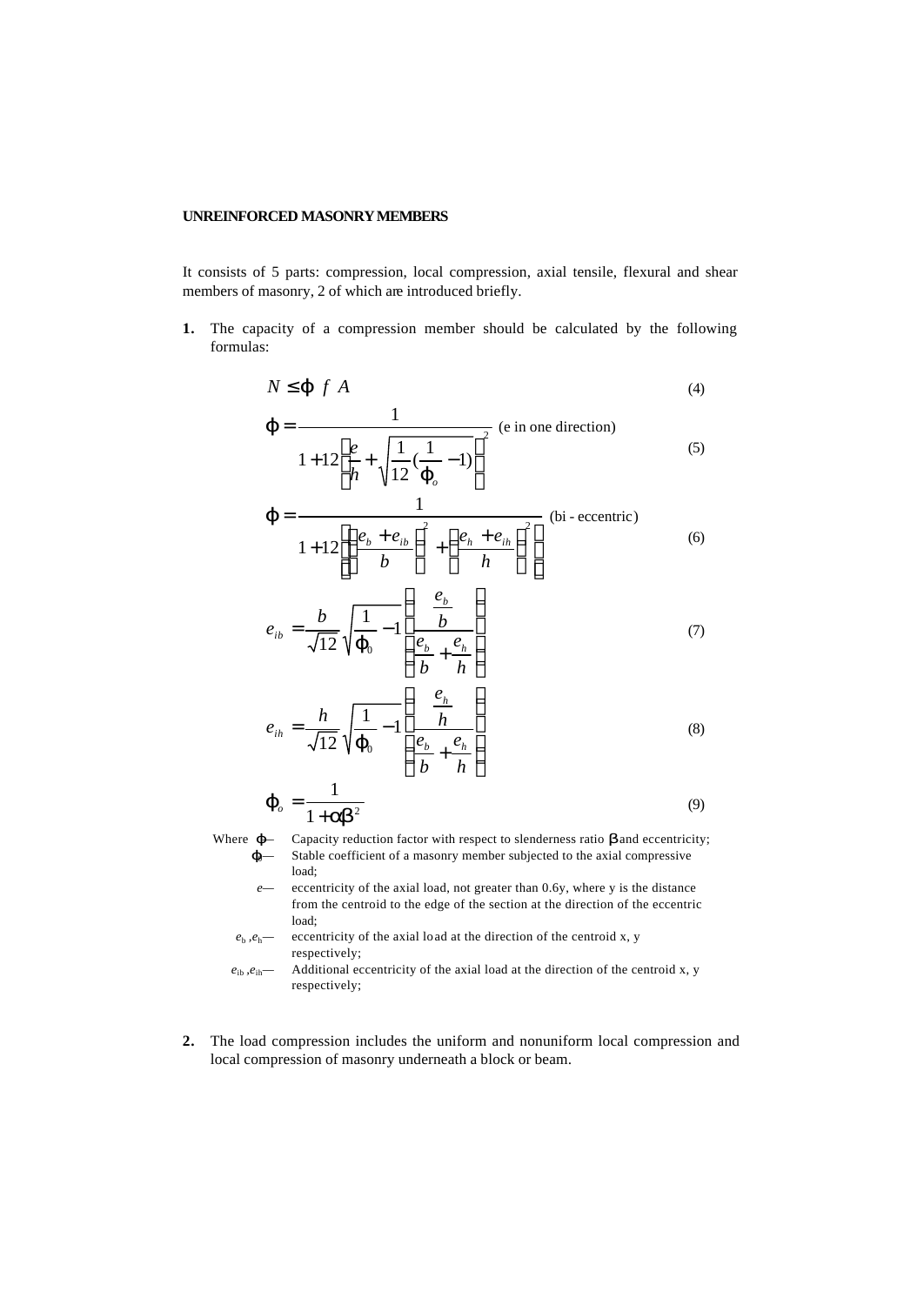1) The verification of masonry member subjected to local uniform compressive force shall be done with the following formulas:

$$
N_L \le \mathbf{g} f A_L \tag{10}
$$

$$
\mathbf{g} \quad 1 \quad 0.35 \sqrt{\frac{A_0}{A_L}} - 1 \tag{11}
$$

Where design axial force acting on the local compressive area;

 $N_L$ —

*g—* Magnifying factor for local compression strength of masonry based on locations;

- A<sub>L</sub>— local compression area;
- A<sub>0</sub>— Calculated area affecting local compression strength of a masonry member (Fig .1).



2) The capacity of masonry member subjected to nonuniform local compression force shall be calculated with the following formulas:

$$
\mathbf{y}N_0 \quad N_l \le \mathbf{h}\mathbf{g}fA_l \tag{12}
$$

$$
y = 1.5 - 0.5 \frac{A_0}{A_1}
$$
, where  $\frac{A_0}{A_1} \ge 3$ , then  $y = 0$  (13)

$$
N_0 \quad \mathbf{S}_0 A_l \tag{14}
$$

$$
A_l \quad a_0 b \tag{15}
$$

$$
a_0 \quad 10\sqrt{\frac{h}{f}} \tag{16}
$$

Where Reduction factor of the upper load;

*y—*

Design axial load on the top part of the member within local compression area;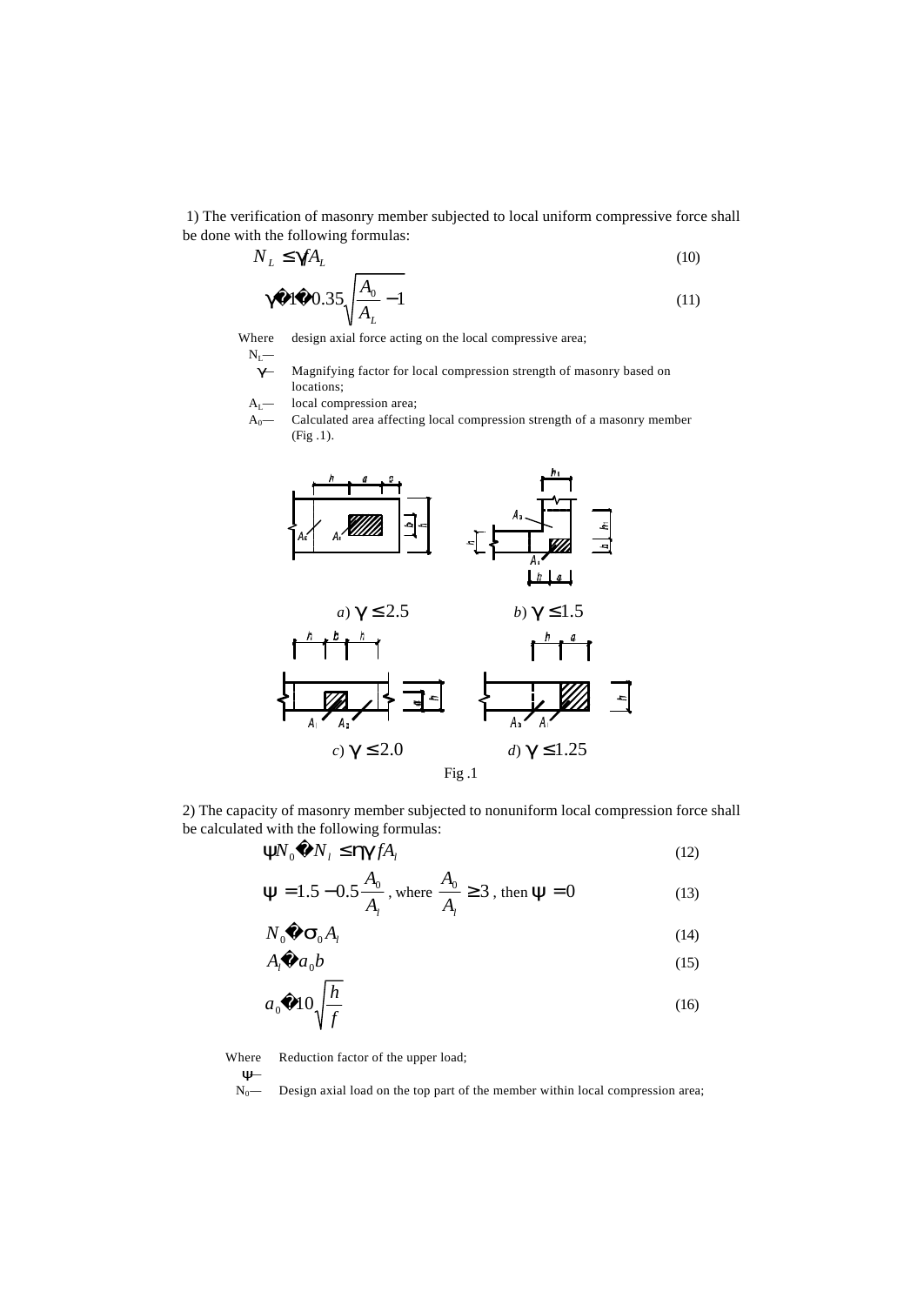- *s*<sup>2</sup> Design mean compressive stress above the upper part of the member;<br>*b*<sup>2</sup> Width of the heam cross section:
- Width of the beam cross section;
- $a_0$  Effective support length of the beam end;
- *h—* Depth of the cross section of the beam.

3) Where providing a concrete bearing block or beam underneath the beam support, the capacity of local compression of the masonry underneath the bearing block or beam should be calculated by the following formulas:

$$
N_0 + N_l \leq \mathbf{j} \mathbf{g}_l f A_b \tag{17}
$$

$$
N_0 = \mathbf{S}_1 A_b \tag{18}
$$

$$
A_b = a_b b_b \tag{19}
$$

Where Design axial load transmitted from the upper part within the area  $A_b$  of the *N*<sup>0</sup> bearing block;

- *j*<sup> $-$ </sup> Influence factor for the combination of  $N_0$  and  $N_l$  acting on the bearing block, which should be taken as assuming *b*≤3;
- **g**<sup>1</sup> Favourable influence factor for masonry area outside the bearing block, which should be  $0.8g$  but not less than 1.0;
- *A*b*—* Area of the bearing block or beam.

### **STRUCTURAL REQUIREMENTS FOR DETAILING**

It covers 3 parts: allowable slenderness ratios for walls or columns, general structural requirements and main measures to prevent walls from cracking.

The structural requirements and crack-proof measures are strengthened in nowadays in China, because the building of residential houses are booming and seeking high quality, without cracking and leakage, of cause, so that:

1. heightening the lowest strength grades of masonry materials;

2. enhancing the crack-proof measures:

- 1)reducing the maximum distance of expansion joint of masonry buildings made of materials with higher shrinkage rates, such as flyash, sandlime bricks and concrete blocks, from 50 m to 40 m, for example and,
- 2) arranging movable control joints where potential forces or displacements from shrinkage or expansion or big changes in height or section of masonry walls exist and,
- 3)Increasing the minimum ratio of reinforcement in masonry walls.

### **GIRTH BEAMS, LINTELS, WALLBEAMS AND CANTILEVER BEAMS**

The briefing of the wall beams in the chapter is only explained below.

The wall beams include simply supported, continuous wall beams and wallbeams supported by a trame structure at the ground floor, which are should be designed by the following stipulations.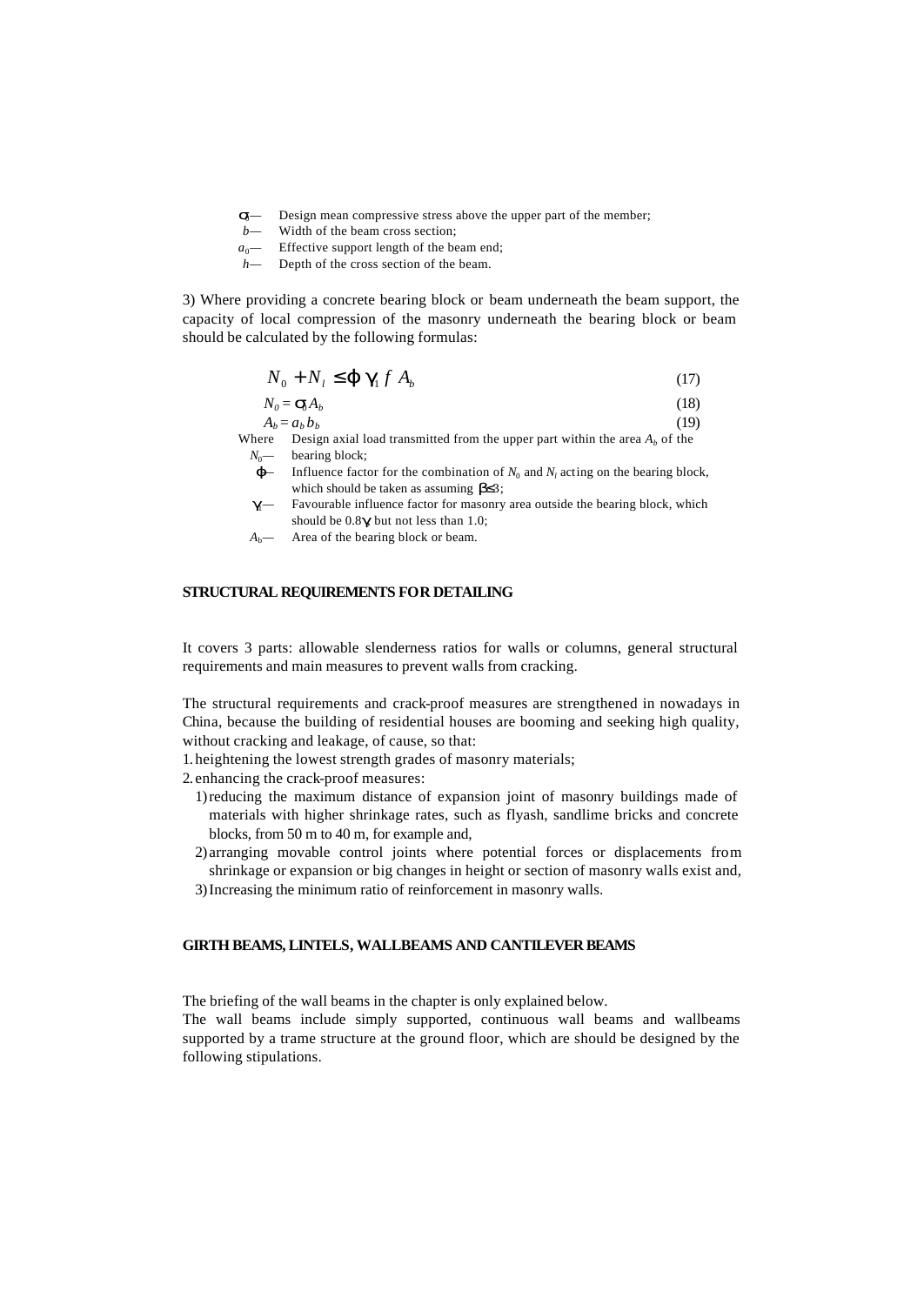# **General**

|                             | Table 6. Scope of wall beams |                        |             |                                          |                                          |                                               |                                                               |
|-----------------------------|------------------------------|------------------------|-------------|------------------------------------------|------------------------------------------|-----------------------------------------------|---------------------------------------------------------------|
| Type                        | No.<br>of<br>story           | total<br>height<br>(m) | span<br>(m) | wall<br>height<br>$h_{\rm w}/l_{\rm o1}$ | beam<br>height<br>$h_{\rm b}/l_{\rm oi}$ | width of<br>opening<br>$b_{\rm h}/l_{\rm o1}$ | height of<br>opening<br>h <sub>h</sub>                        |
| Bearing<br>wall beam        | $\leq$ 7                     | $\leq$ 22              | $\leq9$     | $\geq 0.4$                               | $\geq$ 1/10                              | $\leq 0.3$                                    | $\leq 5 h_{\rm w}/6$<br>and<br>$h_{\rm w}$ -<br>$hb \ge 0.4m$ |
| Non<br>bearing<br>wall beam |                              | $\leq$ 18              | $\leq$ 12   | $\geq$ 1/3                               | $\geq$ 1/15                              |                                               |                                                               |

1)The scope of the wall beams should be used in accordance with Table 6.

*Note: In the table, where,*

*loi— Calculation span of wall beams: for simply supported and continuous take 1.1 times the clear span*  $l_n$  ( $l_{n1}$ ) or the distance between the centers of the supports  $l_c$  ( $l_{c1}$ ), which ever is *the lesser; for frame supported wall beam, take the distance between the centers of the columns of the frame;*

*hw— Calculation height of the wall may be taken as one story height from the top surface of the*  supporting beam, where  $h_w > l_0$ , then  $h_w = l_0$ .

2) The calculation loads of a wall beam in the stage of normal serviceability are as follows:

a) The design loads on the surface of the supporting beam (Fig.2);



 $Q_1$ ,  $F_1$ — Weight of the supporting beam and dead load and live load on the floor of the story under consideration;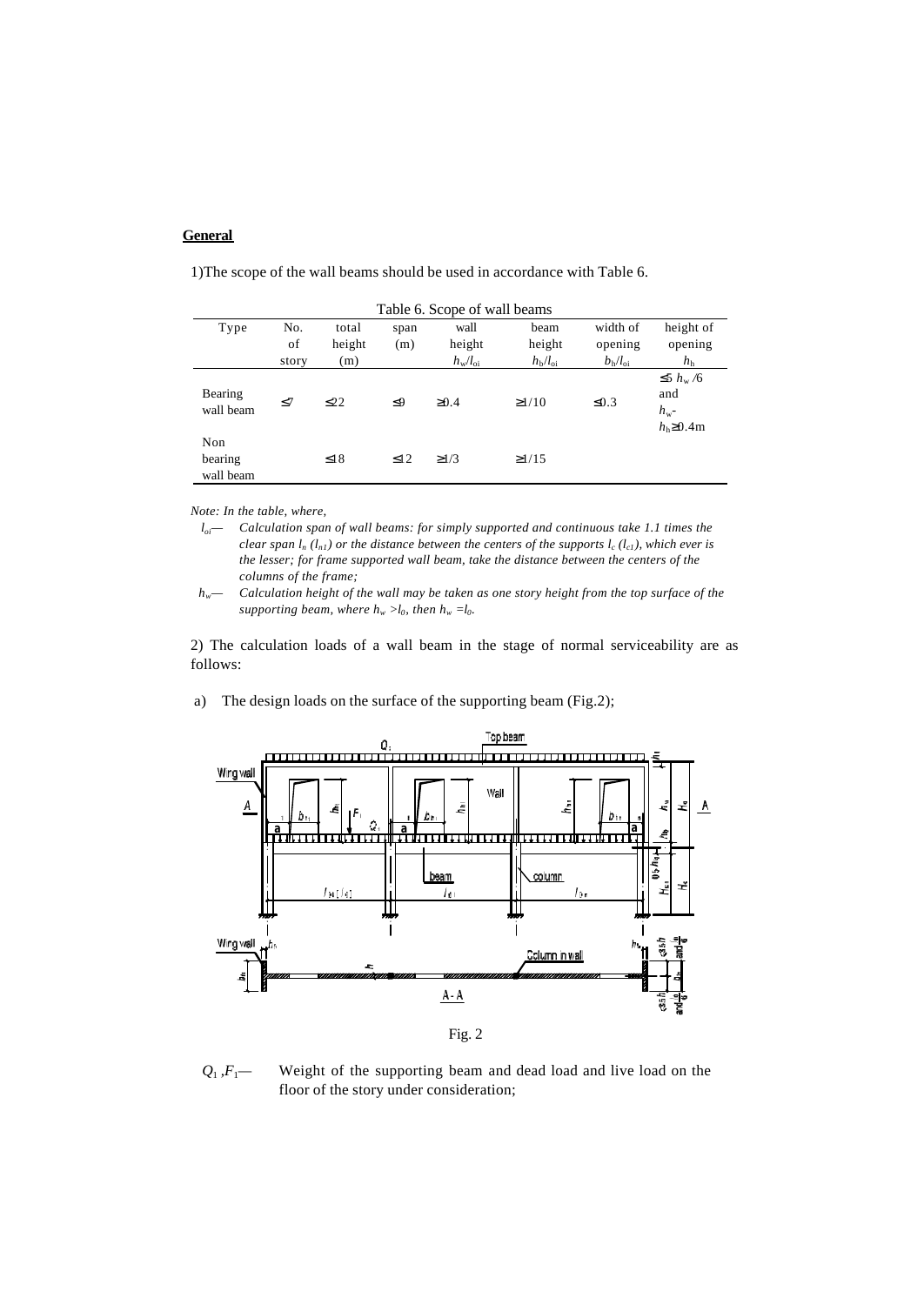- b) The design loads on the top surface of the wall beam (Fig. 2);
- *Q*2*—* Total weight of the walls above the supporting beam and dead load and live load acting on each floor above. Where concentrated loads acting on each floor above and on the top surface of the wall beam are met, the sum of the concentrated loads may be approximately assumed as a uniform load by dividing the calculation span.

### **Design calculation**

The verification of a wall beam includes the supporting beam and said wall on the beam.

### 1)The supporting beam

a) The verification of a section at the midspan should be done as an eccentric tension member, its internal forces should be calculated as follows:

$$
M_{bi} = M_{1i} + \mathbf{a}_M M_{2i}
$$
 (20)

$$
N_{bii} = \mathbf{h}_N \frac{M_{2i}}{H_o} \tag{21}
$$

For simply supported

$$
\mathbf{a}_M = \mathbf{y}_M \left( 1.7 \frac{h_b}{l_o} - 0.03 \right) \tag{22}
$$

$$
\mathbf{y}_M = 4.5 - 10 \frac{a}{l_o} \tag{23}
$$

$$
\mathbf{h}_N = 0.44 + 2.1 \frac{h_w}{l_o} \tag{24}
$$

For continuous and frame supported

$$
\mathbf{a}_M = \mathbf{y}_M \left( 2.7 \frac{h_b}{l_{oi}} - 0.08 \right) \tag{25}
$$

$$
y_M = 3.8 - 8 \frac{a_i}{l_{oi}} \tag{26}
$$

$$
\mathbf{h}_{N} = 0.8 + 2.6 \frac{h_{w}}{l_{oi}}
$$
 (27)

- Where  $M_{1i}$ ,  $M_{2i}$  Maximum bending moment at the midspan caused by  $Q_1$ ,  $F_1$  or  $Q_2$  of simply supported or continuous or frame supported wall beam respectively;
	- $a_M$ ,  $\mathbf{h}$ <sub>*N*</sub> moment or tension coefficient at the midspan considering the composite action of the wall beam, where non bearing wall beam is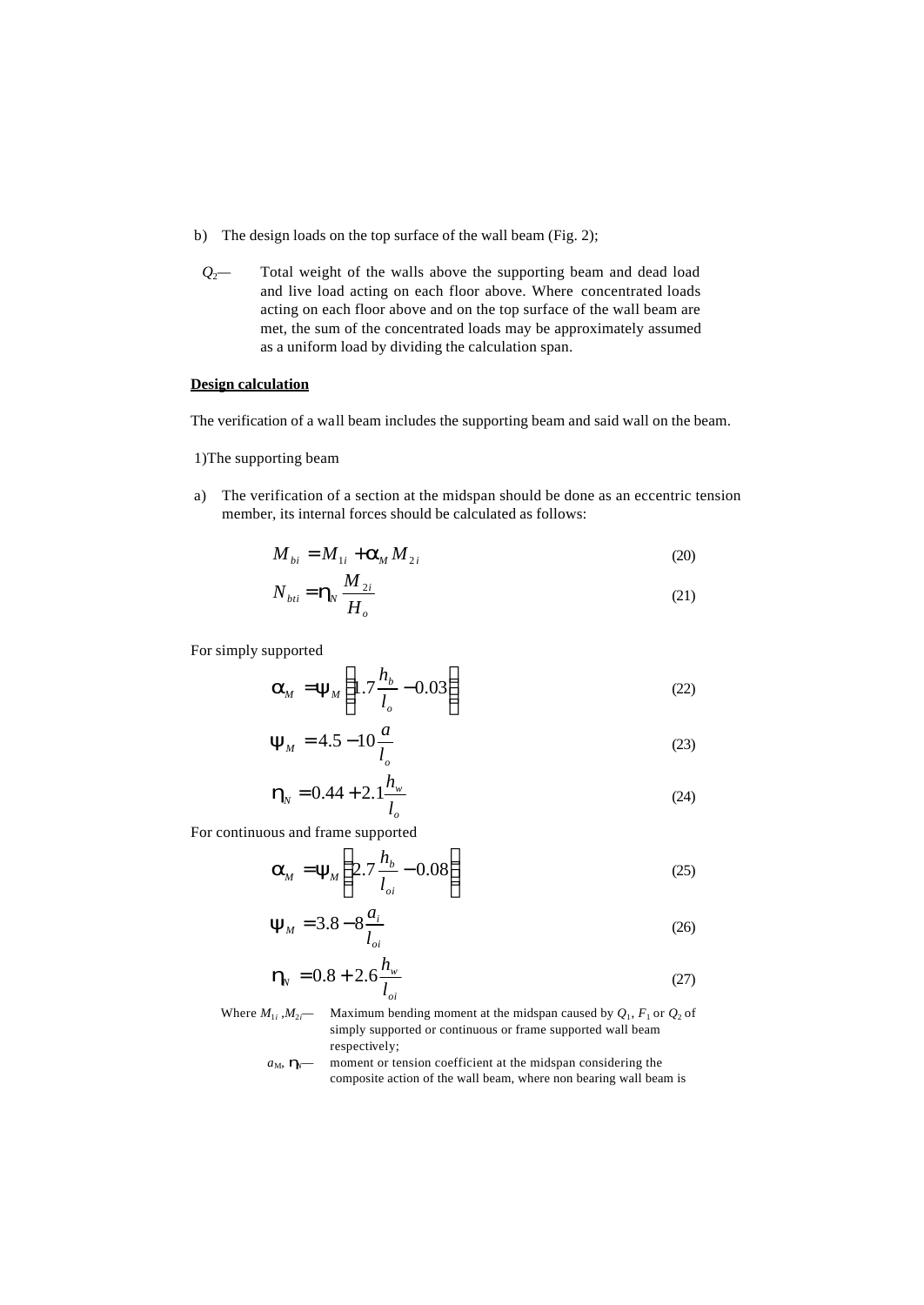met, then  $0.8a_M$  or  $0.8\mathbf{h}_N$  respectively;

- *y*<sup>*M*</sup> Influence factor of bending moment of the beam with openings, for wall beam without opening, then  $\mathbf{y}_d = 1.0$ ;
- *a*i*—* Nearest distance between the edge of a opening and a support of the wall beam, where  $a_i > 0.35 l_{0i}$ , then  $a_i = 0.35 l_{0i}$ .
- b) The verification of a section at the ends of a support should be done as a flexural member, its internal forces be calculated as follows:

$$
M_{ij} = M_{1j} + \mathbf{a}_M M_{2j}
$$
 (28)

$$
\mathbf{a}_M = 0.75 - \frac{a_i}{l_{oi}} \tag{29}
$$

Where  $M_{1j}$ ,  $M_{2j}$ — Design moment due to  $Q_1$ ,  $F_1$  or  $Q_2$  at the ends of the supporting beam for continuous or frame supported wall beam respectively;  $a_M$ — moment coefficient at the ends of the supporting beam considering the composite action of the wall beam. Where the wall without opening, then  $a_M = 0.4$ .

c)The shear at the ends of the supporting beam should be calculated by the formula:

$$
V_{bj} = V_{1j} + \mathbf{b}_v V_{2j}
$$
 (30)  
Where  $V_{1j}$ ,  $V_{2j}$  — Design shear due to  $Q_1$ ,  $F_1$  or  $Q_2$  at the ends of the supporting beam

for continuous or frame supported or simply supported wall beam respectively;  $b$ <sub>V</sub>— Shear coefficient of the supporting beam considering the composite

action of the wall beam. For wall beam without openings: at the side support, then 0.6, at the midspan, then 0.7; for wall beam with openings: at the side support, then 0.7, at the midspan, then 0.8.

3. The shear capacety of said wall and local compression on masonry panel above the supporting beam should be verified(omit).

4. The structural requirements for wall beams should be secured (omit).

#### **REINFORCED BRICK MASONRY MEMBERS**

It covers 3 types: mesh reinforced, composite brick masonry and composite of masonry wall and columns (or composite wall). The composite wall is explained only below: The capacity of a composite wall subjected to axial compressive loads should be calculated as following (Fig. 3):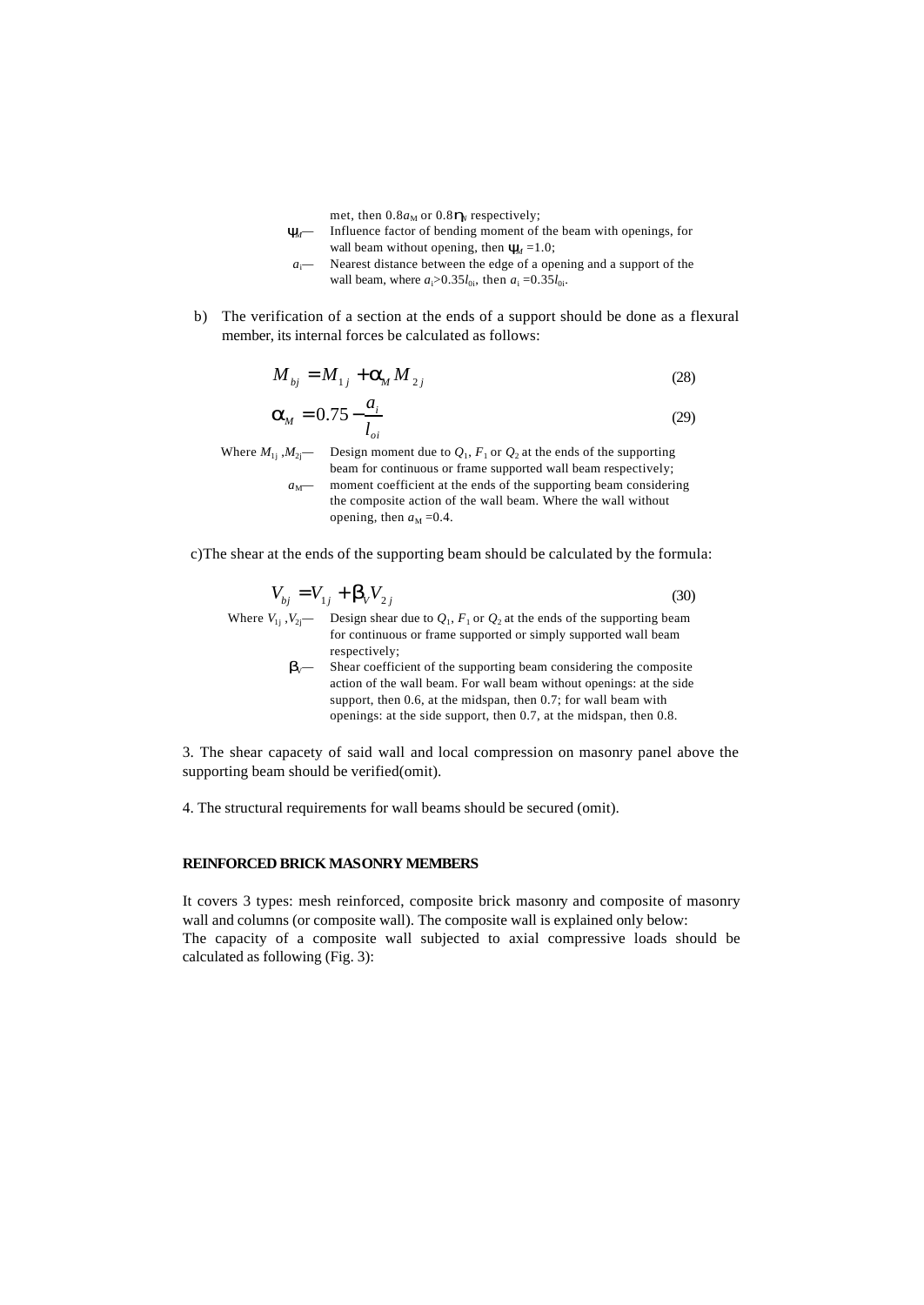

Fig. 3

$$
N \leq \mathbf{j}_{com}[fA_n + \mathbf{h}(f_c A_c + f_y A_s)]
$$
\n
$$
\mathbf{L}_{\text{max}} \left[ \frac{1}{\lambda_0} \frac{1}{\lambda_0} \right] \tag{31}
$$

$$
\mathbf{h} = \left[\frac{1}{l}\right]_0^{\overline{4}}
$$
  

$$
\frac{1}{b_c} - 3
$$
 (32)

Where  $j_{\text{com}}$  Stable coefficient of the composite wall;

- $\vec{h}$  Factor, where *l*/*b<sub>c</sub>*<4, then *l*/*b<sub>c</sub>* =4;
- *l—* Spacing between 2 columns along the wall;
- $b_c$  Width of the section of a column along the wall;
- *A*n*—* Net area of the wall excluding columns;
- $A_c$  Cross section area of the columns in the wall.

The main structural requirements of composite wall should be secured (omit).

### **REINFORCED CONCRETE MASONRY SHEAR WALLS (OR R.M SHEAR WALL)**

It is the newcomer of the masonry code of China, which is a system with the reinforced concrete one alike based on the massive tests and researches in domestic and abroad, such as calculation assumptions, normal section calculation and so on. The R.M shear wall is introduced only below.

**1.** The section control of R.M shear wall should be satisfied with the following:

$$
V \le 0.6\sqrt{f_G} bh \tag{33}
$$

**2.** The shear resistance of a shear wall should be calculated by the following:

$$
V \le \frac{1.5}{\mathbf{I} + 0.5} (0.13 \sqrt{f_G} bh_0 + 0.12 N \frac{A_w}{A}) + 0.9 f_{yh} \frac{A_{sh}}{S} h_0 \tag{34}
$$
  

$$
I = M/V h_0 \tag{35}
$$

Where *M,N,V*— Moment, axial load and shear of the section under consideration respectively, where  $N > 0.5\sqrt{f_G}bh$ ,  $N = 0.5\sqrt{f_G}bh$ ;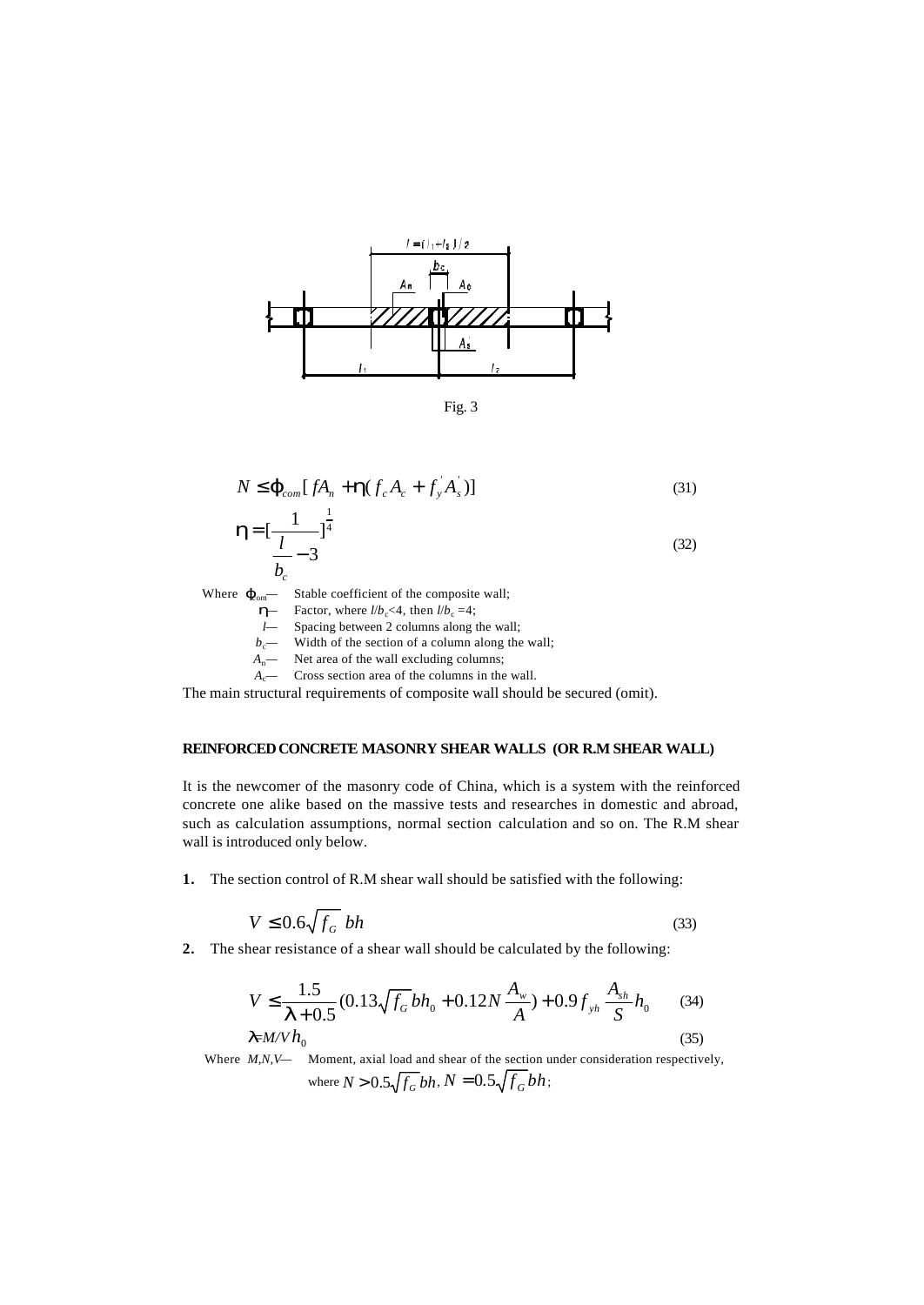- *l*<sup>*—*</sup> Ratio of shear span to depth for the calculated section, where  $k$ 1, then  $l$ =1, or *l*≥2.2, then *l*=2.2;
- $h_0$  Efficient depth of the shear wall;
- *A*sh*—* Area of the shear reinforcement;
- *s—* Spacing of the shear reinforcement;
- *f*yh*—* Design tensile strength of reinforcement.

**3.** The coupled shear walls (omit).

**4**. The structural requirements of shear walls (omit).

### **EARTHQUAKE RESISTANT DESIGN OF UNREINFORCED AND REINFORCED MASONRY MEMBERS**

It covers 5 parts: General stipulations, unreinforced masonry members, reinforced masonry members, R.M shear walls and wallbeams.

For the sake of space, introducing some points of the chapter as follows:

**1**. This code only deals with earthquake design for masonry members, and the buildings in seismic regions should be analyzed in accordance with the Chinese Code for seismic design of buildings.

**2**. For buildings of R.M shear walls, their height should be in accordance with the stipulation in Table 7.

Table 7 Maximum height of R.M buildings (m)

| Minimum thickness |  | Intensity |  |
|-------------------|--|-----------|--|
| of shearwall      |  |           |  |
| ۱۵Λ               |  |           |  |

*Note. The height of building refers to the height from the outdoor ground level to the eaves level of a building;*

**3**. R.M building shall be graded according to intensity, building height, and shall be in accordance with corresponding requirements of computation and structural measures taken, such as:

1) The shear capacity of R.M shear wall should be strengthened as follows:

for intensitying botton zone: seismic grade 1 is 1.5V;

seismic grade 2 is 1.2V;

seismic grade 3.4 is 1.0V;

for others all is 1.0V.

Where *V*— Design combination shear of the section under consideration.

 2) The minimum ratios of reinforcement and confinement zone in R.M shearwall should be in accordance with Table 8 and 9 respectively.